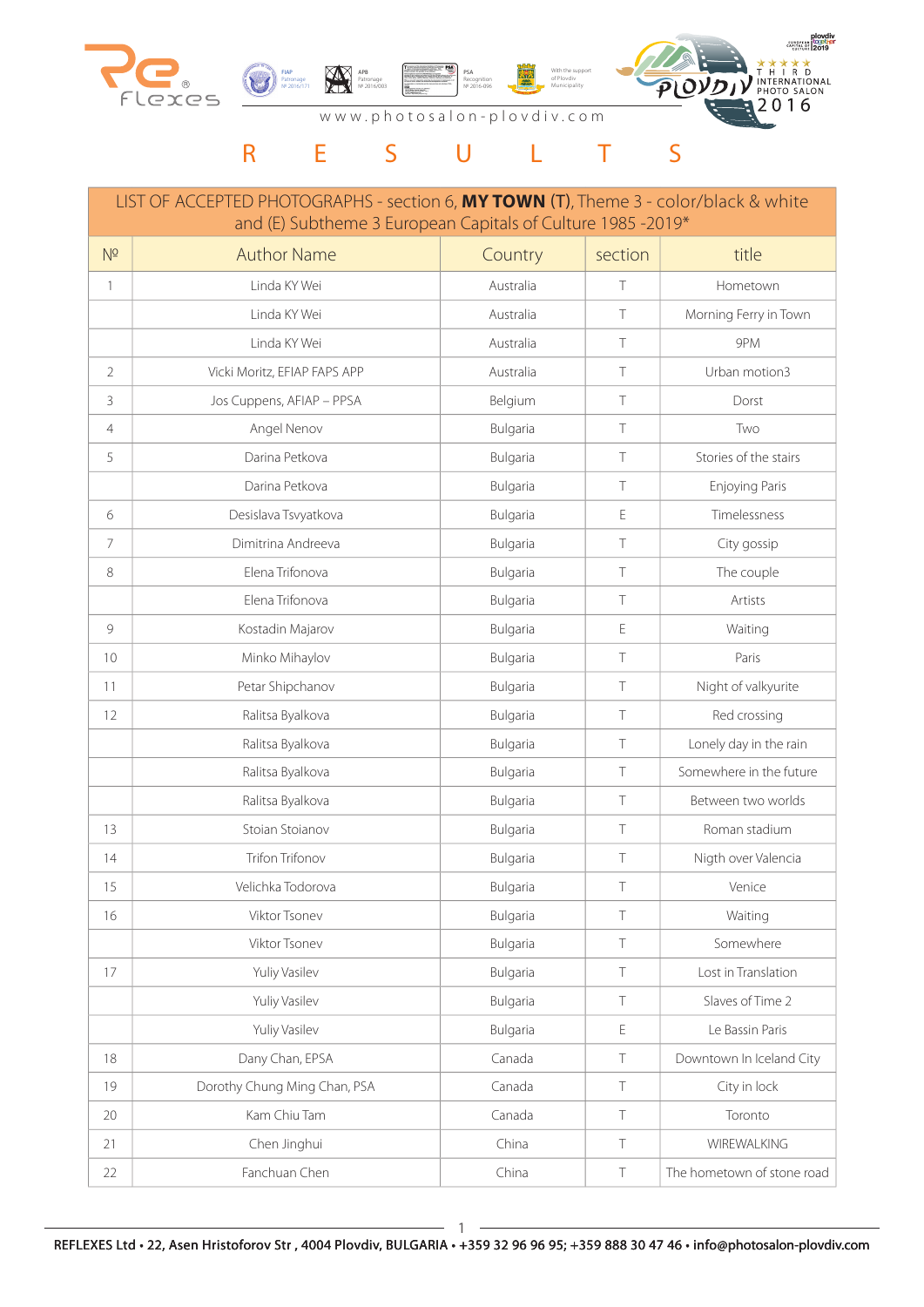



АPB Patronage № 2016/003

With the support of Plovdiv Municipality PSA Recognition № 2016-096



## www.photosalon-plovdiv.com

| 23 | Hong Li                   | China   | Τ           | Washwoman                           |
|----|---------------------------|---------|-------------|-------------------------------------|
| 24 | Hu Weiguo                 | China   | Τ           | Ancient rhyme                       |
|    | Hu Weiguo                 | China   | Τ           | Old house                           |
|    | Hu Weiguo                 | China   | Τ           | Springside                          |
| 25 | Hua Long                  | China   | Τ           | Bridge                              |
|    | Hua Long                  | China   | Τ           | Still lake                          |
| 26 | Huang Weihua              | China   | Τ           | Old teahouse                        |
|    | Huang Weihua              | China   | Τ           | Old woman and her sheep             |
| 27 | Jiangning Li              | China   | Τ           | Fishing boats in the river          |
|    | Jiangning Li              | China   | Τ           | The ancient town                    |
|    | Jiangning Li              | China   | Τ           | The flags and temples               |
| 28 | Jin Shufan                | China   | Τ           | Spring coming                       |
|    | Jin Shufan                | China   | $\top$      | Gallery bridge                      |
| 29 | Li Peng                   | China   | Τ           | Living on the old street            |
|    | Li Peng                   | China   | $\top$      | Street life 10                      |
|    | Li Peng                   | China   | $\top$      | Street snow rhyme                   |
| 30 | Li Senliang               | China   | $\top$      | Folk activity                       |
| 31 | Qi Jiebing                | China   | Τ           | Yuan village                        |
| 32 | Wan Yi                    | China   | Τ           | Small town                          |
| 33 | Wang Jianguo              | China   | Τ           | Spilling fog                        |
|    | Wang Jianguo              | China   | Τ           | Harvest season                      |
| 34 | Xia Jifang                | China   | Τ           | Ferry                               |
| 35 | Xia Xuejun                | China   | Τ           | Hometown in coast 1                 |
| 36 | Xianhua Li                | China   | $\top$      | Reflection                          |
| 37 | Yang Guomei               | China   | Τ           | Aging                               |
|    | Yang Guomei               | China   | $\top$      | Peaceful years                      |
| 38 | Zeng Shaoxi               | China   | T           | Celebration for Lantern<br>Festival |
| 39 | Zhu Mei                   | China   | $\top$      | harvest                             |
| 40 | Petar Sabol, EFIAP/b EPSA | Croatia | $\top$      | Chateau de Fontainbleau             |
|    | Petar Sabol, EFIAP/b EPSA | Croatia | Τ           | Koke                                |
| 41 | Zoran Kolaric             | Croatia | $\top$      | Theater in the fog                  |
| 42 | Claudia Dietl             | Germany | T           | Kokerei                             |
| 43 | Giorgos Tsigkas, AFIAP    | Greece  | $\mathsf E$ | Around the Acropolis(Athens)        |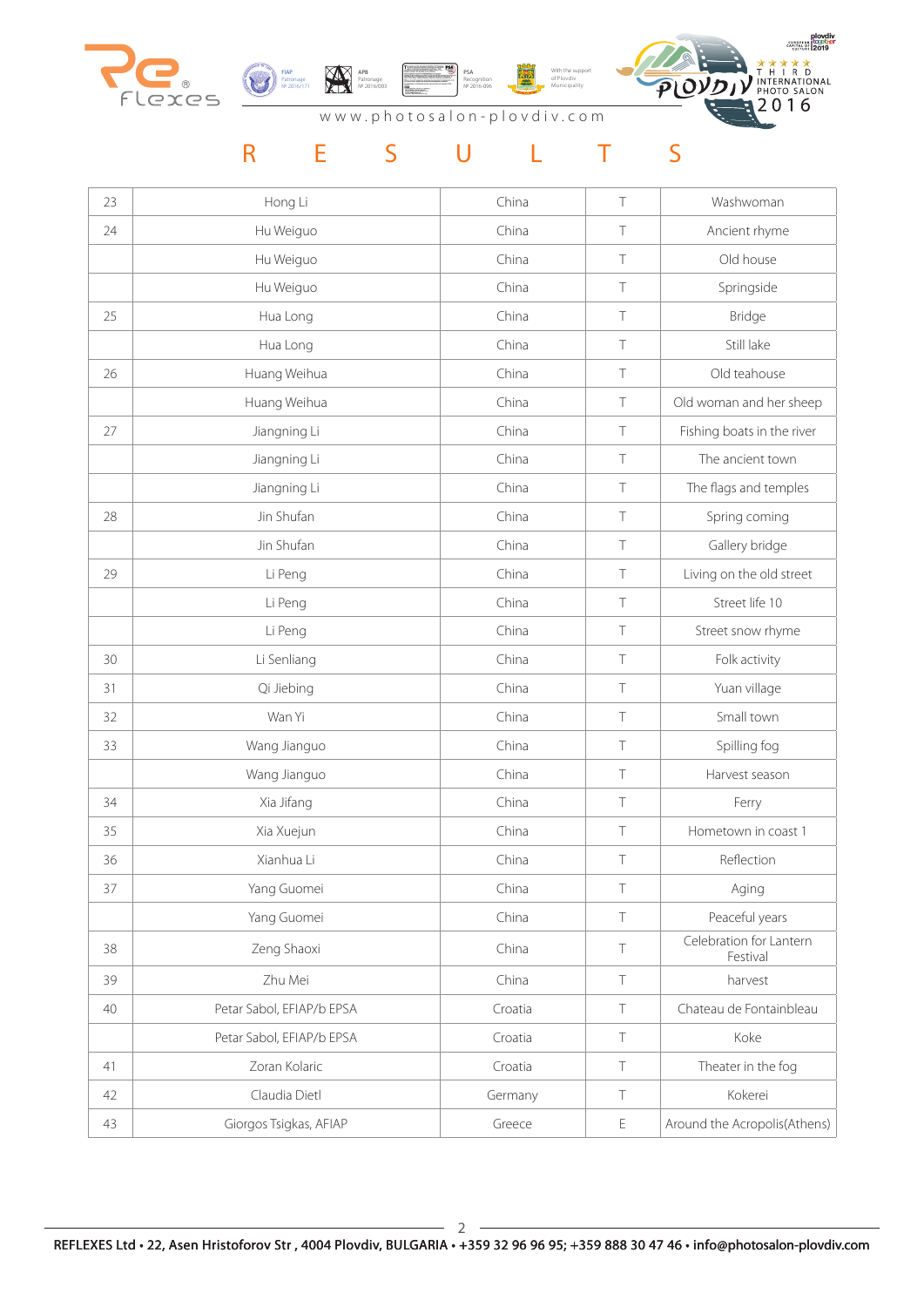





www.photosalon-plovdiv.com

| 44 | Fong Hoi-Yan, EFIAP, PPSA, APSHK, APSEA | Hong Kong | Τ      | Burano Island               |
|----|-----------------------------------------|-----------|--------|-----------------------------|
|    | Fong Hoi-Yan, EFIAP, PPSA, APSHK, APSEA | Hong Kong | $\top$ | Magnificent                 |
|    | Fong Hoi-Yan, EFIAP, PPSA, APSHK, APSEA | Hong Kong | $\top$ | Praha                       |
| 45 | Victor Ngar Shun Wong                   | Hong Kong | Τ      | Braemer hill sunset         |
|    | Victor Ngar Shun Wong                   | Hong Kong | T      | Cathedral of saviour        |
| 46 | Wai-tak Fong                            | Hong Kong | Τ      | Flyover                     |
|    | Wai-tak Fong                            | Hong Kong | Τ      | Traffic jam                 |
|    | Wai-tak Fong                            | Hong Kong | $\top$ | The key                     |
| 47 | Istvan Kerekes, EFIAP/p                 | Hungary   | $\top$ | Playground in Balkan        |
|    | Istvan Kerekes, EFIAP/p                 | Hungary   | $\top$ | Life in Balkan              |
|    | Istvan Kerekes, EFIAP/p                 | Hungary   | Τ      | Life in the mud             |
| 48 | Debiprasad Mukherjee                    | India     | $\top$ | Juxtaposed - Kolkata        |
|    | Debiprasad Mukherjee                    | India     | $\top$ | My Work My Life - Kolkata   |
|    | Debiprasad Mukherjee                    | India     | $\top$ | She Can - Kolkata           |
|    | Debiprasad Mukherjee                    | India     | $\top$ | The Day She Left - Varanasi |
| 49 | Mohammed Sharif                         | India     | $\top$ | Last train                  |
| 50 | Dewi Tanjung                            | Indonesia | $\top$ | Solar eclipse               |
|    | Dewi Tanjung                            | Indonesia | Τ      | Albany at night             |
| 51 | Ali Samei                               | Iran      | Τ      | Jumper                      |
| 52 | Amir Hossein Heidarian Nainy            | Iran      | Τ      | Night city                  |
| 53 | Ebrahim Alipoor                         | Iran      | $\top$ | Lives_                      |
|    | Ebrahim Alipoor                         | Iran      | Τ      | Lovely smile                |
|    | Ebrahim Alipoor                         | Iran      | T      | Passing through the colors  |
|    | Ebrahim Alipoor                         | Iran      | T      | The end                     |
| 54 | Ebrahim Bahrami                         | Iran      | Τ      | Home coming                 |
| 55 | Hesam Bagheri Kafash                    | Iran      | Τ      | Football                    |
| 56 | Homan Heidari Khayat                    | Iran      | Τ      | Louvre                      |
| 57 | Javad Hassanpour                        | Iran      | Τ      | Arena                       |
|    | Javad Hassanpour                        | Iran      | Τ      | Bazaar                      |
| 58 | Morteza Aminoroayayi                    | Iran      | Τ      | Transport                   |
| 59 | Saeed Sabet Ghadam<br>Moghadam          | Iran      | Τ      | The satire metal            |
| 60 | Seyed Ali Miremadi                      | Iran      | Τ      | My lovely esfahan           |
|    | Seyed Ali Miremadi                      | Iran      | Τ      | Rainbow                     |
| 61 | Seyed Ehsan Mortazavi                   | Iran      | Τ      | Alley                       |
|    |                                         |           |        |                             |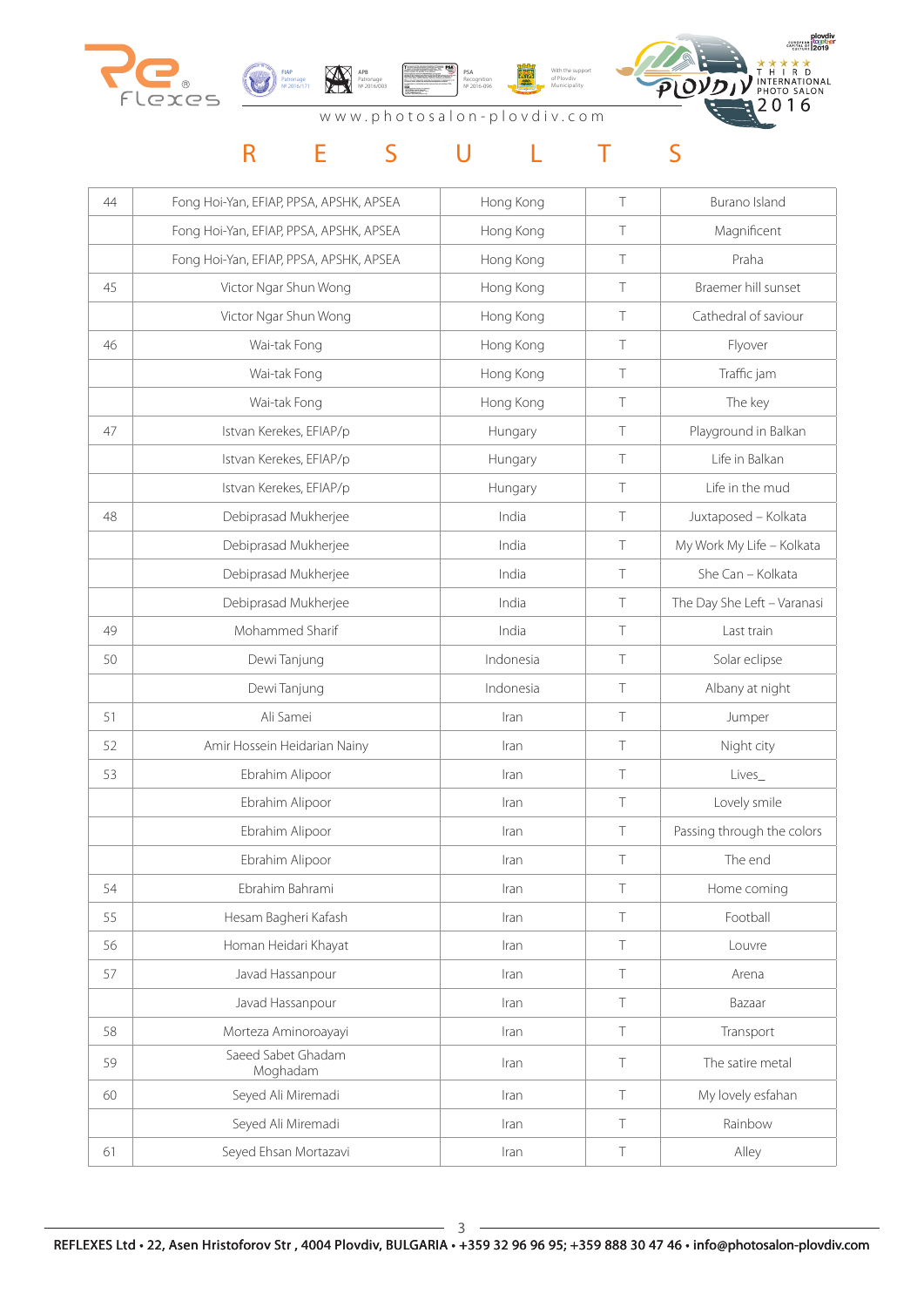





www.photosalon-plovdiv.com

| 62 | Seyed Mohammad Javad Sadri           | Iran      | Τ      | Bridge to modernity                  |
|----|--------------------------------------|-----------|--------|--------------------------------------|
| 63 | Siamak Jafari                        | Iran      | Τ      | Ceiling 2                            |
| 64 | Vahid Babaeii                        | Iran      | Τ      | Walk and look                        |
| 65 | Vahid Varasteh                       | Iran      | Τ      | Ferris wheel of life                 |
| 66 | Joe Doyle, AFIAP AIPF                | Ireland   | Τ      | Dublin At Dawn                       |
|    | Joe Doyle, AFIAP AIPF                | Ireland   | T      | The Gasworks                         |
| 67 | Leonid Goldin, AFIAP, EIPAS          | Israel    | E      | On the balcony, Piazza delle<br>Erbe |
|    | Leonid Goldin, AFIAP, EIPAS          | Israel    | E      | Quay in Porto                        |
| 68 | Andrea Maina, EFIAP, PPSA            | Italy     | Τ      | Flue ship                            |
| 69 | Francesca Salice, AFIAP              | Italy     | Τ      | Love                                 |
|    | Francesca Salice, AFIAP              | Italy     | T      | Omenoni                              |
|    | Francesca Salice, AFIAP              | Italy     | Τ      | Parkour                              |
|    | Francesca Salice, AFIAP              | Italy     | Τ      | Unicredit tower                      |
| 70 | Giuseppe Falco                       | Italy     | E      | Albert Dock 3                        |
| 71 | Luciana Messina                      | Italy     | Τ      | rome 01                              |
|    | Luciana Messina                      | Italy     | Τ      | rome 02                              |
| 72 | Piero Amendolara                     | Italy     | E      | The stone, Matera                    |
| 73 | Samuele Boldrin, AFI - EFIAP         | Italy     | Τ      | Tokyo subway 2                       |
|    | Samuele Boldrin, AFI - EFIAP         | Italy     | Τ      | Architetture<br>parigine             |
|    | Samuele Boldrin, AFI - EFIAP         | Italy     | T      | Station in the frog                  |
|    | Samuele Boldrin, AFI - EFIAP         | Italy     | Τ      | Walking by night                     |
| 74 | Veniero Rubboli, EFIAP/s, BFI, FGISF | Italy     | Τ      | Paris LD 4094                        |
|    | Veniero Rubboli, EFIAP/s, BFI, FGISF | Italy     |        | Paris LD 4226                        |
|    | Veniero Rubboli, EFIAP/s, BFI, FGISF | Italy     | T      | Paris LD 4241                        |
| 75 | Dainius Dirgela                      | Lithuania | $\top$ | empty vilnius 1                      |
|    | Dainius Dirgela                      | Lithuania | Τ      | empty vilnius 2                      |
|    | Dainius Dirgela                      | Lithuania | Τ      | long shadows in vilnius              |
| 76 | Normante Ribokaite                   | Lithuania | Τ      | Hundertwasser                        |
|    | Normante Ribokaite                   | Lithuania | Τ      | Walk 2                               |
| 77 | Danny Yen Sin Wong, MPSA             | Malaysia  | Τ      | Kathmandu Durbar Square              |
|    | Danny Yen Sin Wong, MPSA             | Malaysia  | Τ      | Red Cubes                            |
|    | Danny Yen Sin Wong, MPSA             | Malaysia  | Τ      | Train                                |
| 78 | Anatolie Poiata, AFIAP               | Moldova   | Τ      | Amsterdam street                     |
|    | Anatolie Poiata, AFIAP               | Moldova   | Τ      | Lisbon street                        |